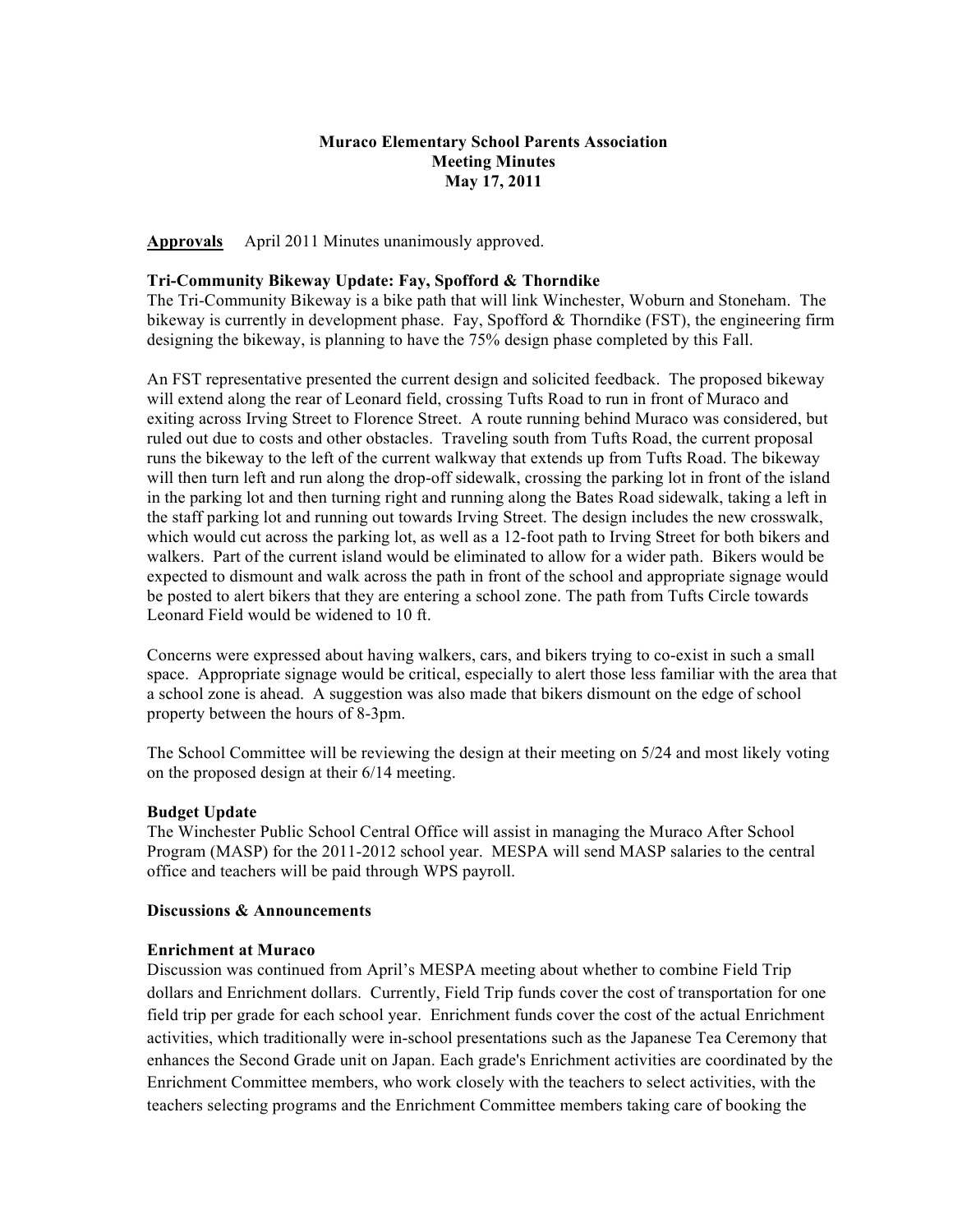programs and activities. In the past few years, more of the Enrichment activities have taken place outside of the school, including field trips to museums and theater performances. On occasion, the Enrichment dollars have funded the full cost of some of these field trips, including the transportation. There was a suggestion that if some of the grades were using Enrichment dollars to fund Field Trips, than perhaps it made sense to combine the two funds and not separate out a specific Field Trip fund. A motion was made and approved to combine the Field Trip funds and Enrichment dollars for the 2011-2012 school year.

Discussion also continued on whether MESPA should develop formal guidelines on how the Enrichment dollars are used. Each year MESPA provides every grade level with Enrichment funds to be used to enhance the curriculum and learning experience for the students. The current bylaws do not provide specific guidelines regarding what type of activities Enrichment dollars should fund. The discussion centered around what, if any, guidelines regarding the use of Enrichment dollars should be added to the bylaws. Additional discussion explored whether it is appropriate to limit the use of Enrichment funds to only traditional Enrichment activities such as classroom presentations by artists, musicians, scientists, etc. or whether Enrichment should be more broadly defined, with MESPA permitting the allocation of Enrichment dollars for the purchase of classroom materials that the teachers believe will enhance the curriculum. A motion was made and approved to draft general guidelines on how the Enrichment dollars are to be used and to leave discretion up to teachers. Ongoing communication with the Enrichment committee on how the funds will be used will continue.

## **WFEE Teacher Tributes**

WFEE teacher tributes begin the week of May  $23<sup>rd</sup>$  For more information on how to make a tribute to your child's teacher, please go to: http://www.wfee.org/events\_teacher.html.

# **Math Club for 4th & 5th Graders**

A Math Club for  $4<sup>th</sup>$  and  $5<sup>th</sup>$  graders will start in the 2011-2012 school year. The math club will focus on challenging, "problem-solving" work. The specific goal will be to participate in the five national Math Olympiad Contests during the school year. The club will be fast paced and is designed for students who truly love challenging math work and like to work cooperatively in small groups. The club will begin in late September and will meet from 7:50 am to 8:25 am, one morning each week. Enrollment forms will be available in September. This is a parent-sponsored activity. Volunteers needed! Contact Kristen Bellaire at klbellaire@gmail.com if you are interested in helping.

## **Request for New Refrigerator**

A new refrigerator was requested for the teacher's room. If you are buying a new one soon and getting rid of an old one, please consider donating it to the Muraco Teacher's Room. Thank you! Please contact the school directly.

## **2011-2012 Board and Committee Positions**

There are many volunteer opportunities, including several Board positions, available for next year, including Chair and Vice-Chair. For details about the available positions and how you can get involved, contact: Laura Colella at colelladickison@gmail.com or Maura Sullivan at mdsullivan@comcast.net.